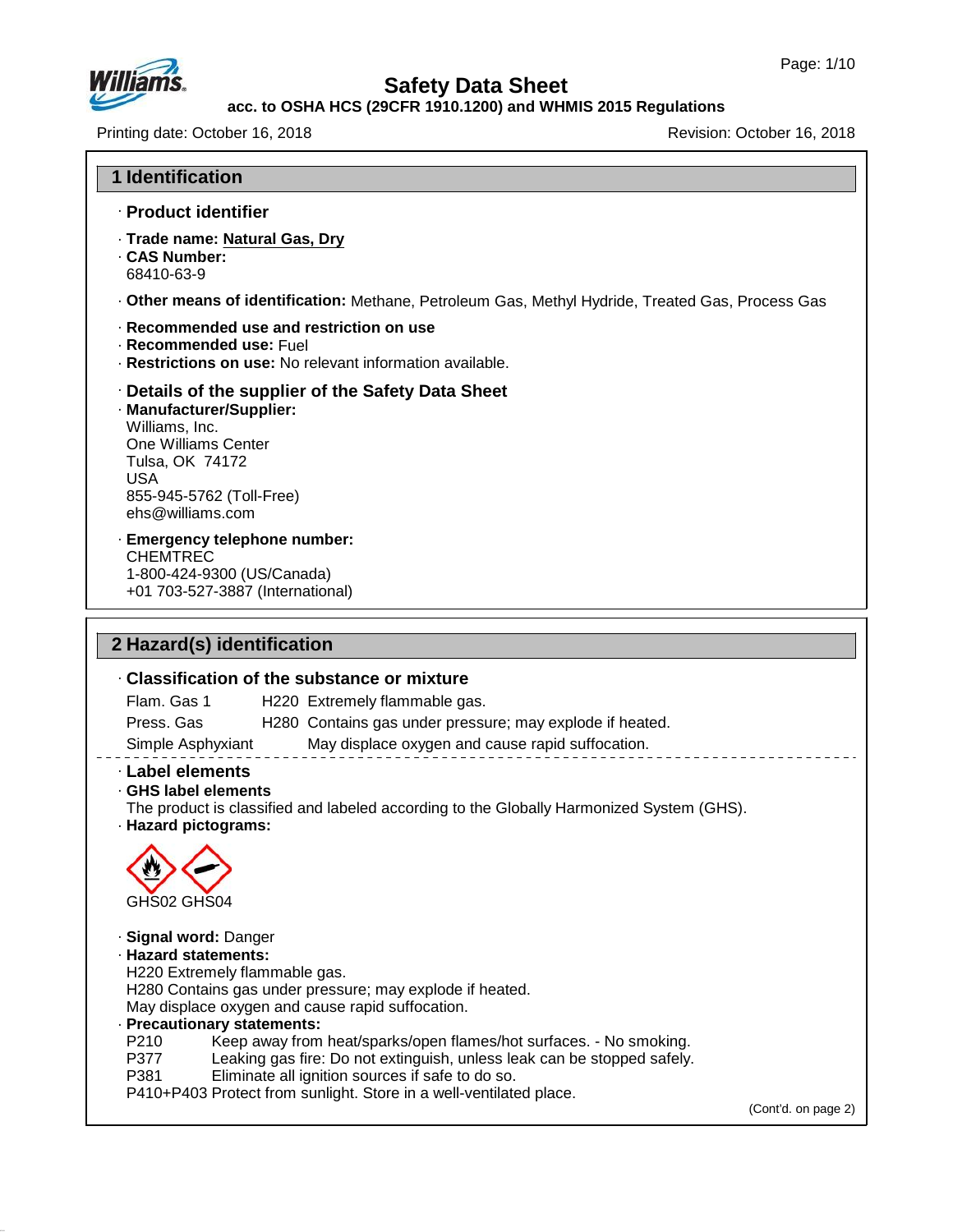

**acc. to OSHA HCS (29CFR 1910.1200) and WHMIS 2015 Regulations**

Printing date: October 16, 2018 Revision: October 16, 2018

**Trade name: Natural Gas, Dry**

(Cont'd. of page 1)

 $< 0.1%$ 

· **Other hazards** There are no other hazards nototherwise classified that have been identified.

## **3 Composition/information on ingredients**

# · **Chemical characterization: Substances**<br>
• **CAS No. Description**<br>
• 68410-63-9 Natural gas<br>
• **Components:**<br>
75-08-1 ethyl mercaptan (if odorized)

· **CAS No. Description**

68410-63-9 Natural gas

#### · **Components:**

**Elam. Liq. 2, H225** Acute Tox. 4, H302; Acute Tox. 4, H332

#### · **Additional information:**

For the listed ingredient(s), the identity and/or exact percentage(s) are being withheld as a trade secret. For the wording of the listed Hazard Statements, refer to section 16.

#### **4 First-aid measures**

#### · **Description of first aid measures**

#### · **After inhalation:**

Supply fresh air.

Provide oxygen treatment if affected person has difficulty breathing.

If experiencing respiratory symptoms: Call a poison center/doctor.

· **After skin contact:**

In cases of frostbite from liquefied gas or from high-pressure systems, rinse with plenty of water. Do not remove clothing.

· **After eye contact:**

Remove contact lenses if worn.

Rinse opened eye for several minutes under running water. If symptoms persist, consult a doctor.

- · **After swallowing:** Unlikely route of exposure.
- · **Most important symptoms and effects, both acute and delayed:**
- **Dizziness**

47.0.13

**Coughing** 

Frostbite from liquefied gas or high-pressure systems.

**Disorientation** 

· **Danger:** May displace oxygen and cause rapid suffocation.

· **Indication of any immediate medical attention and special treatment needed:** If necessary oxygen respiration treatment.

## **5 Fire-fighting measures**

- · **Extinguishing media**
- · **Suitable extinguishing agents:** Foam Water fog / haze Gaseous extinguishing agents Carbon dioxide
- · **For safety reasons unsuitable extinguishing agents:** Water stream.

(Cont'd. on page 3)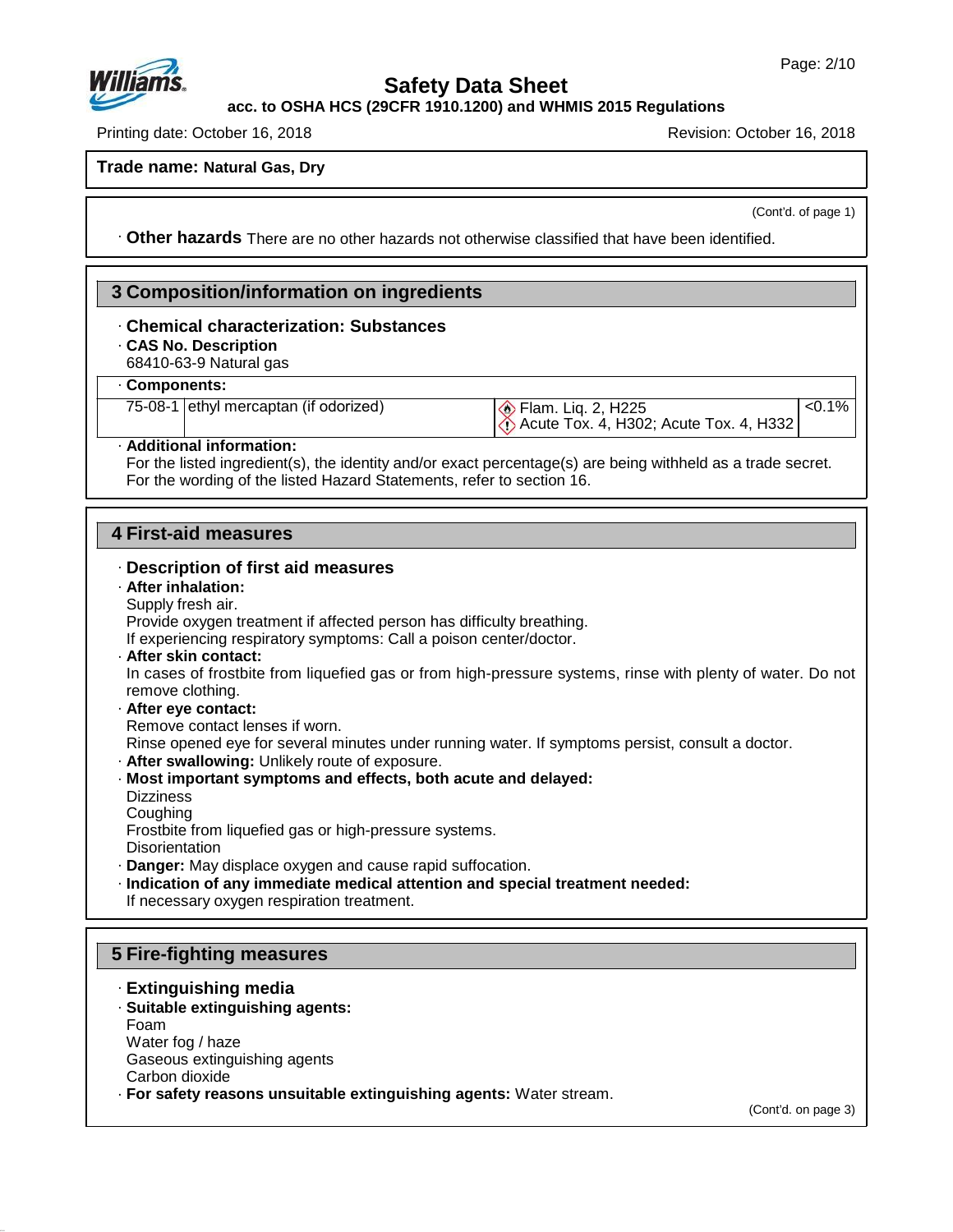

**acc. to OSHA HCS (29CFR 1910.1200) and WHMIS 2015 Regulations**

Printing date: October 16, 2018 Revision: October 16, 2018

**Trade name: Natural Gas, Dry**

(Cont'd. of page 2) · **Special hazards arising from the substance or mixture** Danger of receptacles bursting because of high vapor pressure if heated. Extremely flammable gas. · **Advice for firefighters** · **Protective equipment:** Wear self-contained respiratory protective device. Wear fully protective suit. · **Additional information:** Eliminate all ignition sources if safe to do so. In case of major fire and large quantities: Evacuate area. Fight fire remotely due to the risk of explosion. Leaking gas fire: Do not extinguish, unless leak can be stopped safely. **6 Accidental release measures** · **Personal precautions, protective equipment and emergency procedures** Wear protective equipment. Keep unprotected persons away. Ensure adequate ventilation. Keep away from ignition sources. Take precautionary measures against static discharge. Use only non-sparking tools. Protect from heat. For large spills, use respiratory protective device against the effects of fumes/dust/aerosol. · **Environmental precautions** No special measures required. · **Methods and material for containment and cleaning up** Allow to evaporate. · **Reference to other sections**

See Section 7 for information on safe handling. See Section 8 for information on personal protection equipment. See Section 13 for disposal information.

## **7 Handling and storage**

#### · **Handling**

47.0.13

- · **Precautions for safe handling:** Use enclosed means of conveyance.
- · **Information about protection against explosions and fires:** Keep ignition sources away - Do not smoke.

Protect against electrostatic charges.

Ground/bond container and receiving equipment.

Emergency cooling must be available in case of nearby fire.

Flammable gas-air mixtures may be formed in empty containers/receptacles.

- · **Conditions for safe storage, including any incompatibilities**
- · **Requirements to be met by storerooms and receptacles:** Avoid storage near extreme heat, ignition sources or open flame.
- · **Information about storage in one common storage facility:** Store away from oxidizing agents.
- · **Further information about storage conditions:**
- Store in a cool place. Heat will increase pressure and may lead to the receptacle bursting.
- · **Specific end use(s)** No relevant information available.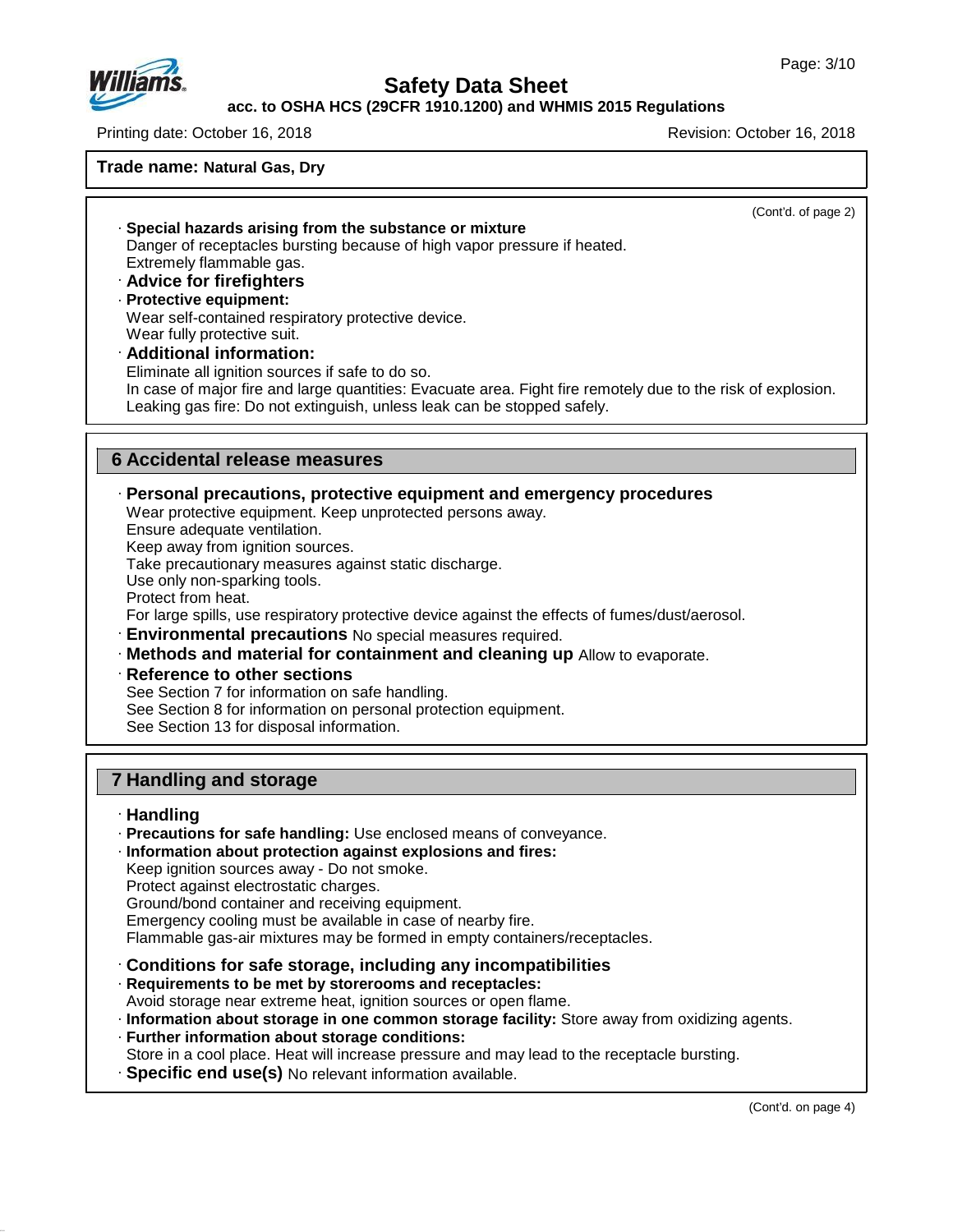

47.0.13

# **Safety Data Sheet**

**acc. to OSHA HCS (29CFR 1910.1200) and WHMIS 2015 Regulations**

Printing date: October 16, 2018 **Printing date: October 16, 2018** Revision: October 16, 2018

**Trade name: Natural Gas, Dry**

(Cont'd. of page 3)

| Components with limit values that require monitoring at the workplace:<br>68410-63-9 Natural gas, dried<br>refer to App. F in TLVs and BEIs book; NIC-D, EX<br>Simple asphyxiant, EX<br>Long-term value: 1,000 ppm<br>revoked as of 01/01/18<br>LMPE (Mexico) Long-term value: 1000 ppm<br>Ceiling limit value: 25 mg/m <sup>3</sup> , 10 ppm<br>Ceiling limit value: 1.3* mg/m <sup>3</sup> , 0.5* ppm |
|---------------------------------------------------------------------------------------------------------------------------------------------------------------------------------------------------------------------------------------------------------------------------------------------------------------------------------------------------------------------------------------------------------|
|                                                                                                                                                                                                                                                                                                                                                                                                         |
|                                                                                                                                                                                                                                                                                                                                                                                                         |
|                                                                                                                                                                                                                                                                                                                                                                                                         |
|                                                                                                                                                                                                                                                                                                                                                                                                         |
|                                                                                                                                                                                                                                                                                                                                                                                                         |
|                                                                                                                                                                                                                                                                                                                                                                                                         |
|                                                                                                                                                                                                                                                                                                                                                                                                         |
|                                                                                                                                                                                                                                                                                                                                                                                                         |
|                                                                                                                                                                                                                                                                                                                                                                                                         |
|                                                                                                                                                                                                                                                                                                                                                                                                         |
| Long-term value: 1.3 mg/m <sup>3</sup> , 0.5 ppm                                                                                                                                                                                                                                                                                                                                                        |
| Long-term value: 0.5 ppm                                                                                                                                                                                                                                                                                                                                                                                |
| Long-term value: 1.3 mg/m <sup>3</sup> , 0.5 ppm                                                                                                                                                                                                                                                                                                                                                        |
| LMPE (Mexico) Long-term value: 0.5 ppm                                                                                                                                                                                                                                                                                                                                                                  |
| · Engineering controls: Provide adequate ventilation.<br>Not required under normal conditions of use.<br>Self-contained respiratory protective device should be used in case of large spills or leaks.                                                                                                                                                                                                  |
| Wear gloves for protection against thermal and mechanical hazards according to OSHA and NIOSH rules.                                                                                                                                                                                                                                                                                                    |
|                                                                                                                                                                                                                                                                                                                                                                                                         |
| Follow relevant national guidelines concerning the use of protective eyewear.                                                                                                                                                                                                                                                                                                                           |
|                                                                                                                                                                                                                                                                                                                                                                                                         |

(Cont'd. on page 5)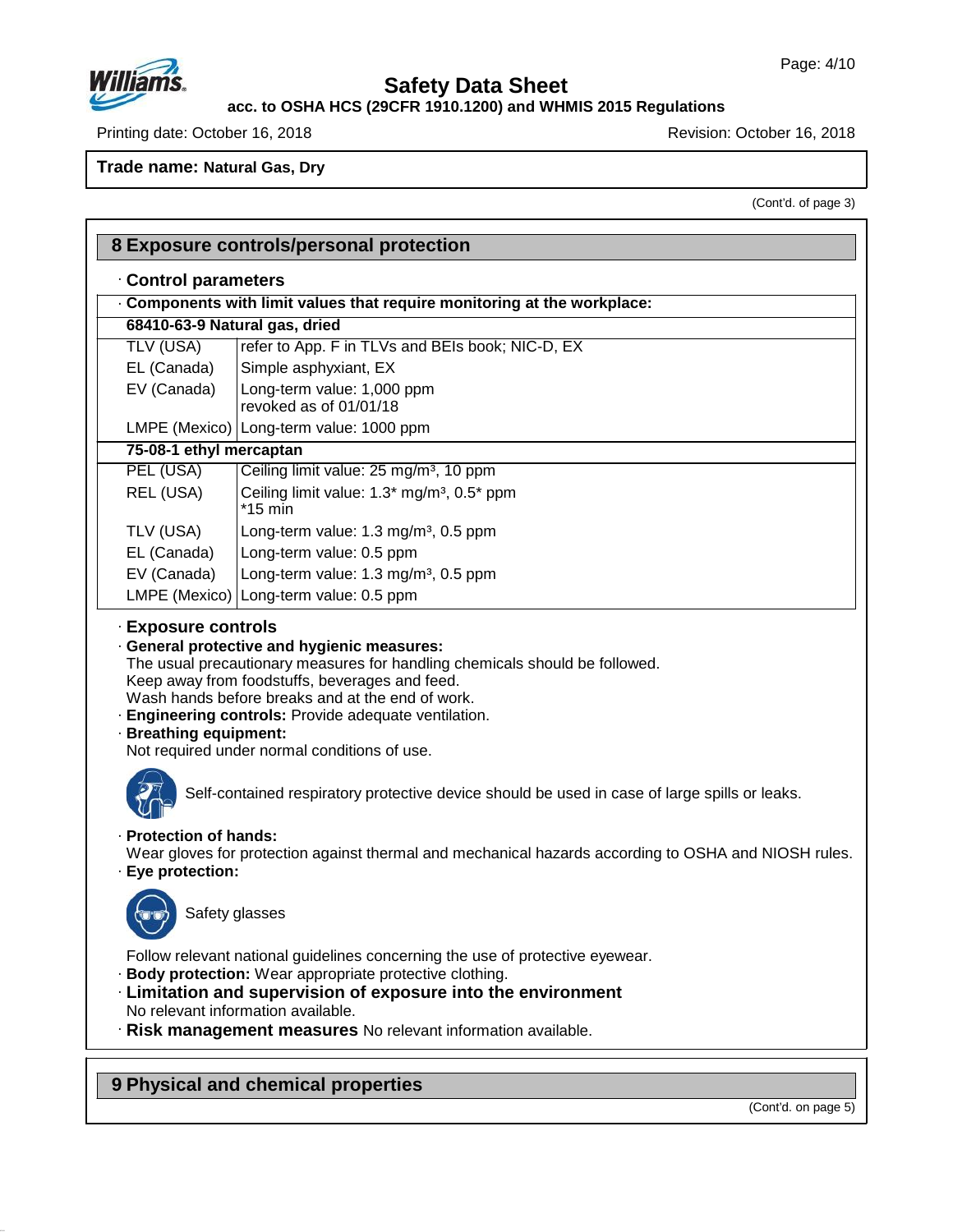

**acc. to OSHA HCS (29CFR 1910.1200) and WHMIS 2015 Regulations**

Printing date: October 16, 2018 Revision: October 16, 2018

**Trade name: Natural Gas, Dry**

(Cont'd. of page 4) · **Information on basic physical and chemical properties** · **Appearance: Form:** Gaseous **Color:** Colorless · **Odor:** Normally odorless. Pungent odor observed if mercaptans are present. · Odor threshold: Not determined. · **pH-value:** Not determined. · **Melting point/Melting range:** Not determined.  $\cdot$  Boiling point/Boiling range: · **Flash point:** -184 °C (-299.2 °F) · **Flammability (solid, gaseous):** Extremely flammable gas. · **Auto-ignition temperature:** 537 °C (998.6 °F) · **Decomposition temperature:** Not determined. · **Danger of explosion:** Product is notexplosive. However, formation of explosive air/ vapor mixtures are possible. · **Explosion limits Lower:** 2 Vol % **Upper:** 10 Vol % · Oxidizing properties: Not determined. · **Vapor pressure at 25 °C (77 °F):** 40 mmHg (0.77 psi) · **Density: Relative density:** Not determined.<br> **Vapor density:** Not determined. **Vapor density: Relative vapor density at 20 °C (68 °F):** 0.5 (air= 1) **Evaporation rate:** · **Solubility in / Miscibility with** Not miscible or difficult to mix. · **Partition coefficient (n-octanol/water):** Not determined. · **Viscosity Dynamic:** Not determined.<br> **Kinematic:** Not determined. Not determined. • Other information **Outable** No relevant information available.

## **10 Stability and reactivity**

47.0.13

· **Reactivity:** No data available for self-reactivity.

· **Chemical stability:** Stable under normal temperatures and pressures.

· **Thermal decomposition / conditions to be avoided:**

Danger of receptacles bursting because of high vapor pressure if heated.

· **Possibility of hazardous reactions**

(Cont'd. on page 6)

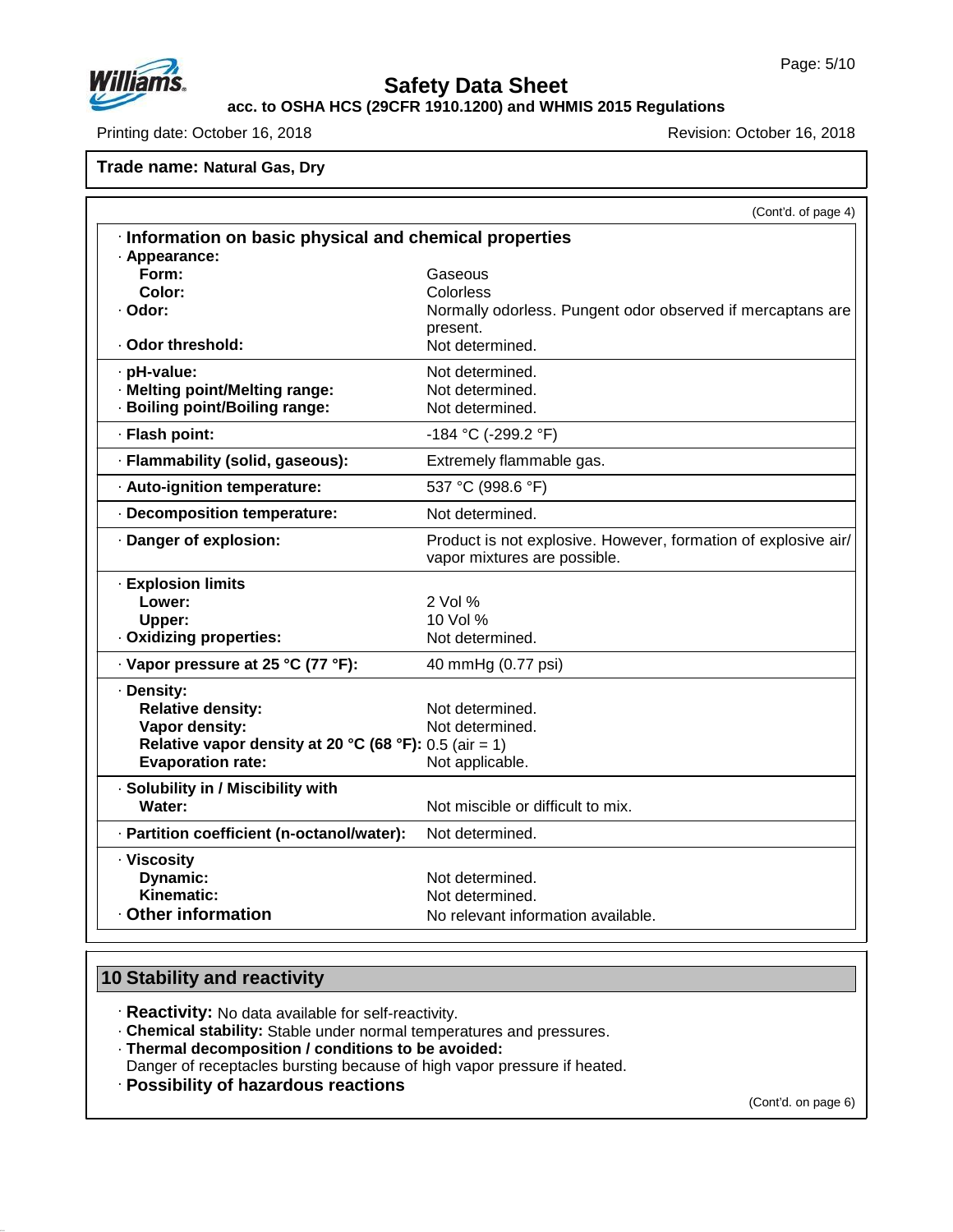

#### **acc. to OSHA HCS (29CFR 1910.1200) and WHMIS 2015 Regulations**

Printing date: October 16, 2018 Revision: October 16, 2018

**Trade name: Natural Gas, Dry**

(Cont'd. of page 5)

Extremely flammable gas. Reacts with halogenated compounds. Develops readily flammable gases / fumes. Reacts with oxidizing agents. Can form explosive mixtures in air if heated above flash point and/or when sprayed or atomized. Hazardous gases may be released if heated above the decomposition point. · **Conditions to avoid** Excessive heat. Keep ignition sources away - Do not smoke. · **Incompatible materials Oxidizers** 

Halogenated compounds.

· **Hazardous decomposition products** Under fire conditions only: Carbon monoxide and carbon dioxide

## **11 Toxicological information**

- · **Information on toxicological effects**
- · **Acute toxicity:** Based on available data, the classification criteria are not met.
- · **LD/LC50 values that are relevant for classification:** None.
- · **Primary irritant effect:**
- · **On the skin:** Based on available data, the classification criteria are not met.
- · **On the eye:** Based on available data, the classification criteria are not met.
- · **Sensitization:** Based on available data, the classification criteria are not met.
- · **IARC (International Agency for Research on Cancer):**

Substance is not listed.

#### · **NTP (National Toxicology Program):**

Substance is not listed.

· **OSHA-Ca (Occupational Safety & Health Administration):**

Substance is not listed.

#### · **Probable route(s) of exposure:**

Inhalation.

Eye contact.

Skin contact.

47.0.13

- · **Acute effects (acute toxicity, irritation and corrosivity):**
- May displace oxygen and cause rapid suffocation.
- · **Germ cell mutagenicity:** Based on available data, the classification criteria are not met.
- · **Carcinogenicity:** Based on available data, the classification criteria are not met.
- · **Reproductive toxicity:** Based on available data, the classification criteria are not met.
- · **STOT-single exposure:** Based on available data, the classification criteria are not met.
- · **STOT-repeated exposure:** Based on available data, the classification criteria are not met.
- · **Aspiration hazard:** Based on available data, the classification criteria are not met.

**12 Ecological information**

(Cont'd. on page 7)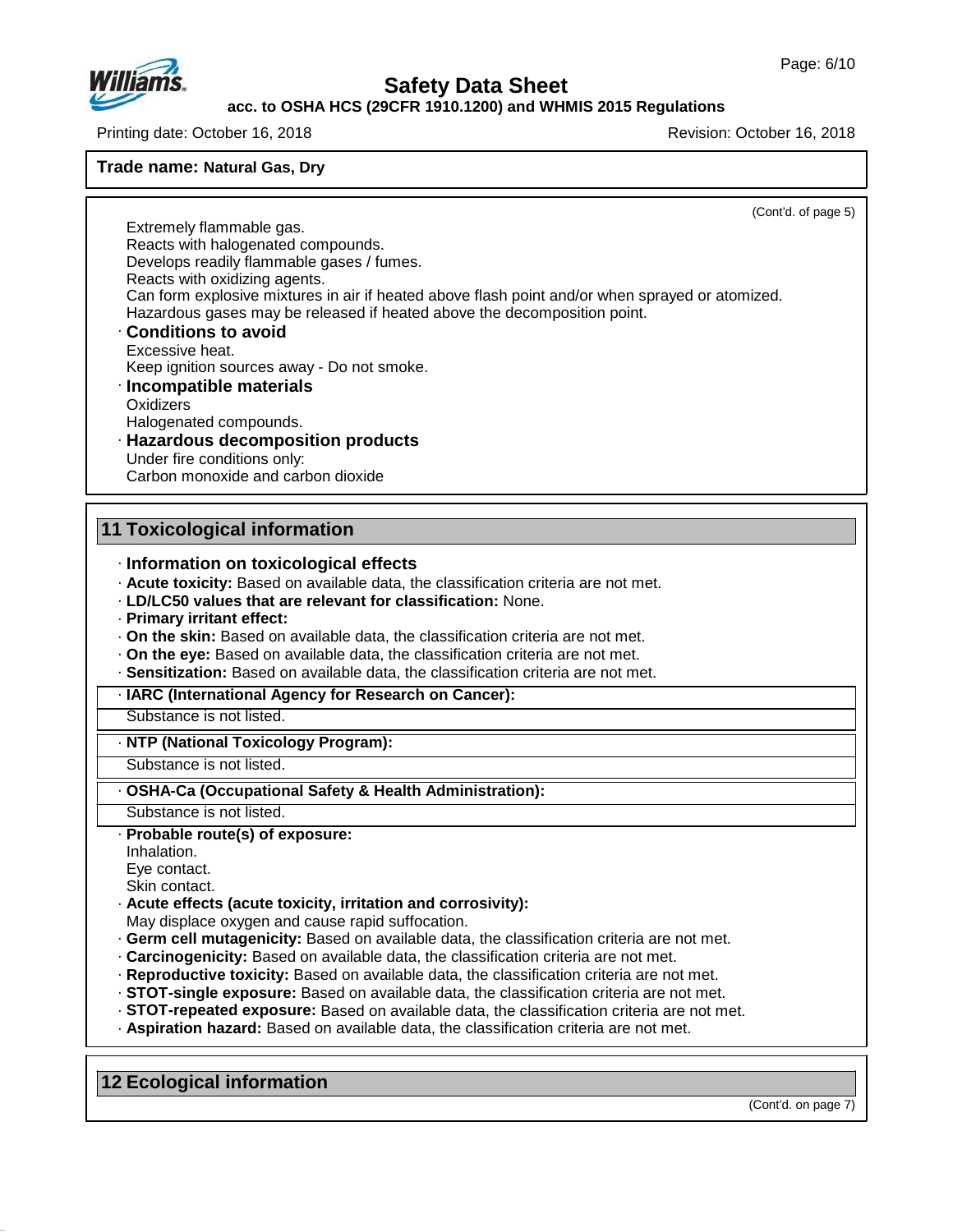

## **acc. to OSHA HCS (29CFR 1910.1200) and WHMIS 2015 Regulations**

Printing date: October 16, 2018 Revision: October 16, 2018

**Trade name: Natural Gas, Dry**

(Cont'd. of page 6)

- · **Toxicity**
- · **Aquatic toxicity** No relevant information available.
- · **Persistence and degradability** No relevant information available.
- · **Bioaccumulative potential:** No relevant information available.
- · **Mobility in soil:** No relevant information available.
- · **Additional ecological information**
- · **General notes:** Not known to be hazardous to water.
- · **Results of PBT and vPvB assessment**
- · **PBT:** Not applicable.
- · **vPvB:** Not applicable.
- · **Other adverse effects** No relevant information available.

## **13 Disposal considerations**

- · **Waste treatment methods**
- · **Recommendation:**

47.0.13

Contact waste processors for recycling information.

The user of this material has the responsibility to dispose of unused material, residues and containers in compliance with all relevant local, state and federal laws and regulations regarding treatment, storage and disposal for hazardous and nonhazardous wastes.

#### · **Uncleaned packagings**

· **Recommendation:** Disposal must be made according to official regulations.

| · UN-Number                  |                         |  |
|------------------------------|-------------------------|--|
| · DOT, ADR, IMDG, IATA       | <b>UN1971</b>           |  |
| · UN proper shipping name    |                         |  |
| · DOT, IATA                  | Natural gas, compressed |  |
| · ADR, IMDG                  | NATURAL GAS, COMPRESSED |  |
| · Transport hazard class(es) |                         |  |
| $\cdot$ DOT                  |                         |  |
|                              |                         |  |
| · Class                      | 2.1                     |  |
| · Label                      | 2.1                     |  |
| $·$ ADR                      |                         |  |
|                              |                         |  |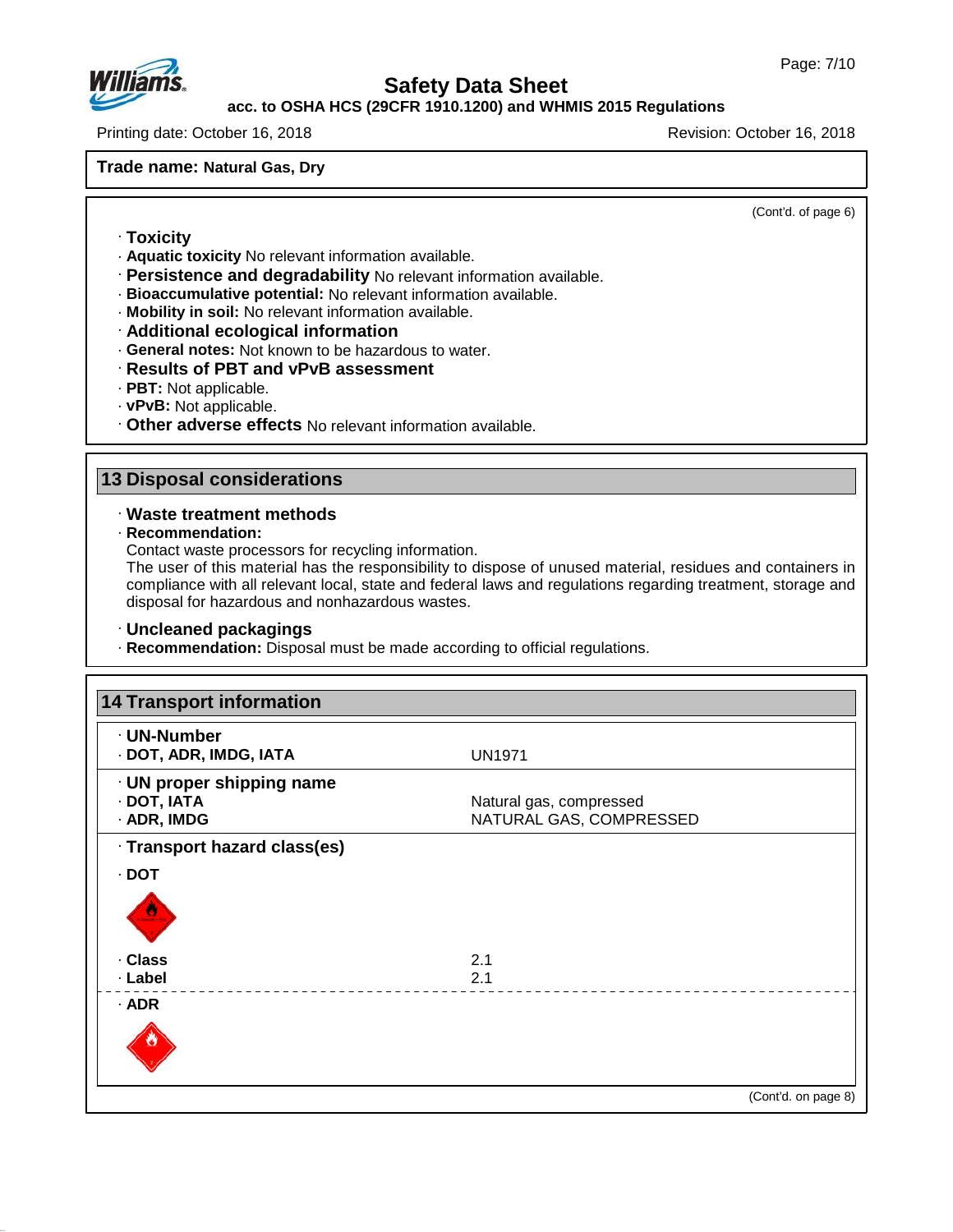



## **acc. to OSHA HCS (29CFR 1910.1200) and WHMIS 2015 Regulations**

Printing date: October 16, 2018 **Printing date: October 16, 2018** Revision: October 16, 2018

**Trade name: Natural Gas, Dry**

|                                              | (Cont'd. of page 7)                             |
|----------------------------------------------|-------------------------------------------------|
| · Class<br>· Label                           | 2.11F<br>2.1                                    |
| · IMDG, IATA                                 |                                                 |
|                                              |                                                 |
| · Class                                      | 2.1                                             |
| · Label                                      | 2.1                                             |
| · Packing group                              | This UN-number is not assigned a packing group. |
| <b>Environmental hazards</b>                 |                                                 |
| · Marine pollutant:                          | <b>No</b>                                       |
| · Special precautions for user               | Not applicable.                                 |
| · Danger code (Kemler):                      | 21                                              |
| · EMS Number:                                | $F-D$ , S-U                                     |
| · Transport in bulk according to Annex II of |                                                 |
| <b>MARPOL73/78 and the IBC Code</b>          | Not applicable.                                 |
| · Transport/Additional information:          |                                                 |
| $\cdot$ IATA                                 |                                                 |
| Cargo Aircraft Only.                         |                                                 |

# **15 Regulatory information**

· **Safety, health and environmental regulations/legislation specific for the substance or mixture**

- · **United States (USA)**
- · **SARA**

47.0.13

· **Section 302 (extremely hazardous substances):**

Substance is not listed.

· **Section 355 (extremely hazardous substances):**

Substance is not listed.

· **Section 313 (Specific toxic chemical listings):**

Substance is not listed.

· **TSCA (Toxic Substances Control Act)**

Substance is listed.

· **Clean AirAct (CAA) Section 112(r) Accidental Release Prevention (40 CFR 68.130):**

75-08-1 ethyl mercaptan 10000 and 10000 and 10000 and 10000 and 10000 and 10000 and 10000 and 10000 and 10000 and 10000 and 10000 and 10000 and 10000 and 10000 and 10000 and 10000 and 10000 and 10000 and 10000 and 10000 an

· **Proposition 65 (California)**

(Cont'd. on page 9)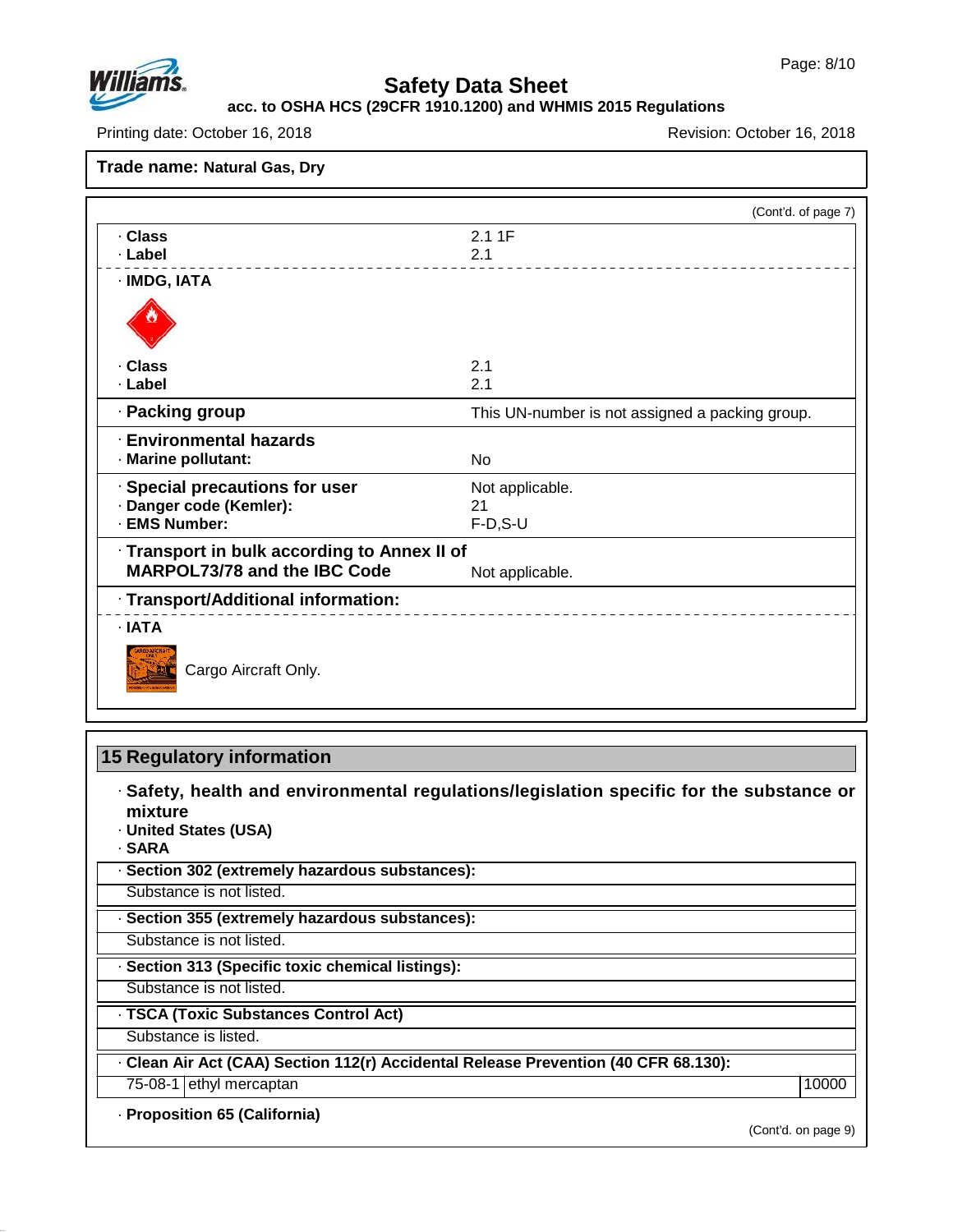

**acc. to OSHA HCS (29CFR 1910.1200) and WHMIS 2015 Regulations**

Printing date: October 16, 2018 Revision: October 16, 2018

**Trade name: Natural Gas, Dry**

(Cont'd. of page 8)

· **Chemicals known to cause cancer:**

Substance is not listed.

· **Chemicals known to cause developmental toxicity for females:**

Substance is not listed.

· **Chemicals known to cause developmental toxicity for males:**

Substance is not listed.

· **Chemicals known to cause developmental toxicity:**

Substance is not listed.

· **EPA (Environmental Protection Agency):**

Substance is not listed.

· **IARC (International Agency for Research on Cancer):**

Substance is not listed.

· **Canadian Domestic Substances List (DSL) (Substances not listed.):**

Substance is listed.

## **16 Other information**

47.0.13

This information is based on our present knowledge. However, this shall not constitute a guarantee for any specific product features and shall not establish a legally valid contractual relationship.

#### · **Abbreviations and acronyms:**

ADR: European Agreement concerning the International Carriage of Dangerous Goods by Road IMDG: International Maritime Code for Dangerous Goods DOT: US Department of Transportation IATA: International Air Transport Association CAS: Chemical Abstracts Service (division of the American Chemical Society) LC50: Lethal concentration, 50 percent LD50: Lethal dose, 50 percent PBT: Persistant, Bio-accumulable, Toxic vPvB: very Persistent and very Bioaccumulative OSHA: Occupational Safety & Health Administration Flam. Gas 1: Flammable gases – Category 1 Press. Gas: Gases under pressure – Compressed gas Flam. Liq. 2: Flammable liquids – Category 2 Acute Tox. 4: Acute toxicity – Category 4 · **Sources** Website, European Chemicals Agency (echa.europa.eu) Website, US EPA Substance Registry Services (ofmpub.epa.gov/sor internet/registry/substreg/home/ overview/home.do) Website, Chemical Abstracts Registry, American Chemical Society (www.cas.org) Patty's Industrial Hygiene, 6th ed., Rose, Vernon, ed. ISBN: 978-0-470-07488-6 Casarett and Doull's Toxicology: The Basic Science of Poisons, 8th Ed., Klaasen, Curtis D.,ed., ISBN: 978-0-07-176923-5. Safety Data Sheets, Individual Manufacturers SDS Prepared by: ChemTel Inc. 1305 North Florida Avenue Tampa, Florida USA 33602-2902 Toll Free North America 1-888-255-3924 Intl. +01 813-248-0573

(Cont'd. on page 10)